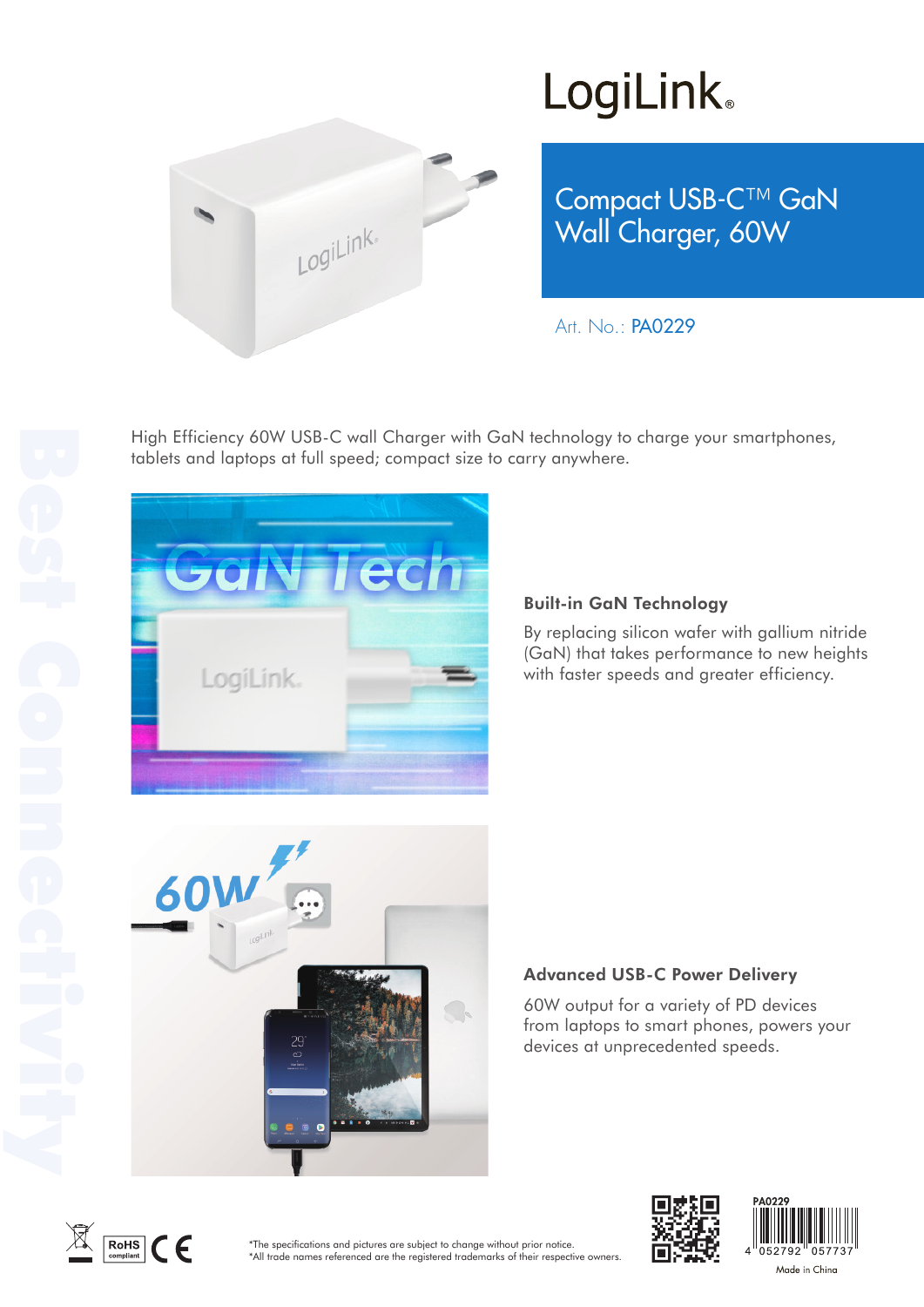

# LogiLink<sup>®</sup>

Compact USB-C™ GaN Wall Charger, 60W

Art. No.: PA0229



#### Compact size, Ultra-Powerful

Easy to carry with high output for laptops/ smartphones, simplify your luggage for traveling.



### Multiple Protection

Supports overcurrent, overvoltage, overheating and short circuit protection.



\*The specifications and pictures are subject to change without prior notice. \*All trade names referenced are the registered trademarks of their respective owners.



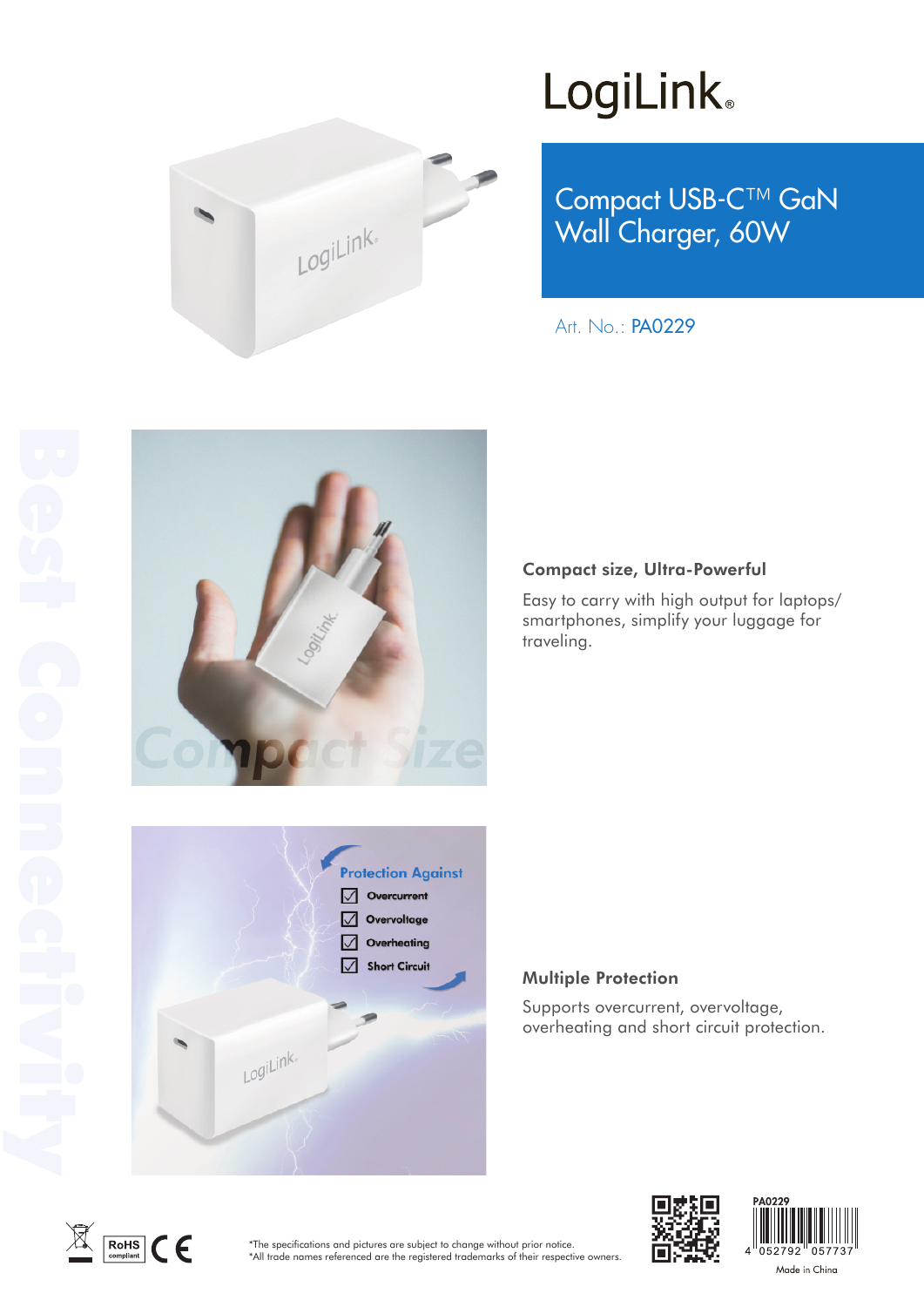

# LogiLink<sup>®</sup>

Compact USB-C™ GaN Wall Charger, 60W

Art. No.: PA0229



#### Wide Compatibility

Compatible with most mobile devices: smartphones, tablets, laptops and much more.

### Specification:

| Input                              | 100-240V AC 50/60Hz 1.5A                                                                      |
|------------------------------------|-----------------------------------------------------------------------------------------------|
| Output                             | USB-C: 5V 3A (15W) / 9V 3A (27W) / 15V 3A (45W) / 20V 3A (60W) max.<br>Max. total output: 60W |
| <b>Protections</b>                 | Overcurrent, overvoltage, overheating and short circuit                                       |
| <b>Operating Temperature</b>       | $0 - 25$ °C                                                                                   |
| <b>Storage Temperature</b>         | $-20 - 85$ °C                                                                                 |
| <b>Operating Relative Humidity</b> | 20%~90% (non-condensing)                                                                      |
| <b>Storage Relative Humidity</b>   | 5%~95% (non-condensing)                                                                       |
| Dimension                          | $92 \times 36 \times 40$ mm                                                                   |
| Weight                             | 110g                                                                                          |